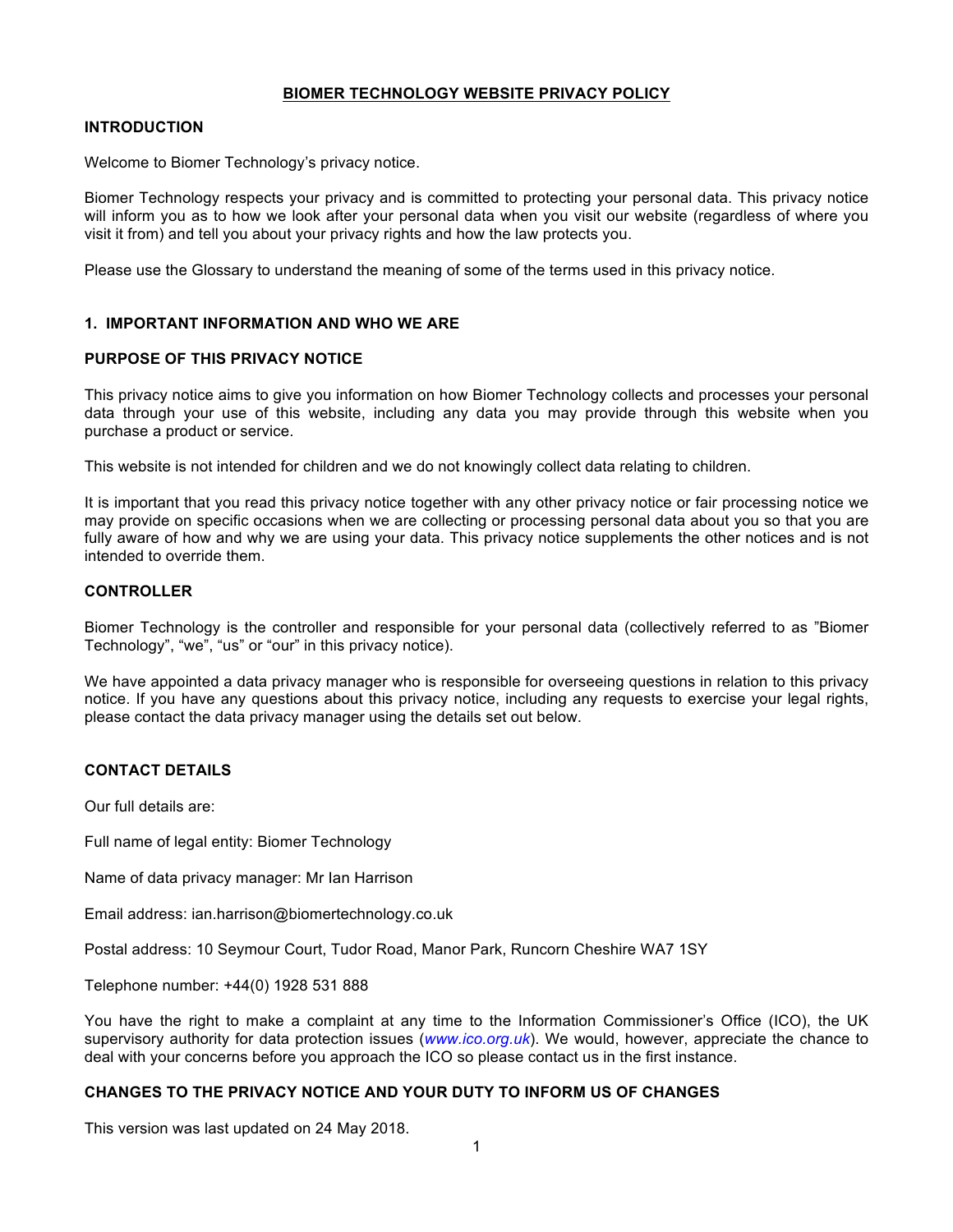It is important that the personal data we hold about you is accurate and current. Please keep us informed if your personal data changes during your relationship with us.

#### **THIRD-PARTY LINKS**

This website may include links to third-party websites, plug-ins and applications. Clicking on those links or enabling those connections may allow third parties to collect or share data about you. We do not control these third-party websites and are not responsible for their privacy statements. When you leave our website, we encourage you to read the privacy notice of every website you visit.

## **2. THE DATA WE COLLECT ABOUT YOU**

Personal data, or personal information, means any information about an individual from which that person can be identified. It does not include data where the identity has been removed (anonymous data).

We may collect, use, store and transfer different kinds of personal data about you which we have grouped together follows:

- **Identity Data** includes first name, maiden name, last name, username or similar identifier, marital status, title, date of birth and gender.
- **Contact Data** includes billing address, delivery address, email address and telephone numbers.
- **Financial Data** includes bank account and payment card details.
- **Transaction Data** includes details about payments to and from you and other details of products and services you have purchased from us.
- **Technical Data** includes internet protocol (IP) address, your login data, browser type and version, time zone setting and location, browser plug-in types and versions, operating system and platform and other technology on the devices you use to access this website.
- **Profile Data** includes your username and password, purchases or orders made by you, your interests, preferences, feedback and survey responses.
- **Usage Data** includes information about how you use our website, products and services.
- **Marketing and Communications Data** includes your preferences in receiving marketing from us and our third parties and your communication preferences.

We may also collect, use and share **Aggregated Data** such as statistical or demographic data for any purpose. Aggregated Data may be derived from your personal data but is not considered personal data in law as this data does **not** directly or indirectly reveal your identity. For example, we may aggregate your Usage Data to calculate the percentage of users accessing a specific website feature. However, if we combine or connect Aggregated Data with your personal data so that it can directly or indirectly identify you, we treat the combined data as personal data which will be used in accordance with this privacy notice.

We do not collect any **Special Categories of Personal Data** about you (this includes details about your race or ethnicity, religious or philosophical beliefs, sex life, sexual orientation, political opinions, trade union membership, information about your health and genetic and biometric data). Nor do we collect any information about criminal convictions and offences.

# **IF YOU FAIL TO PROVIDE PERSONAL DATA**

Where we need to collect personal data by law, or under the terms of a contract we have with you and you fail to provide that data when requested, we may not be able to perform the contract we have or are trying to enter into with you (for example, to provide you with goods or services). In this case, we may have to cancel a product or service you have with us but we will notify you if this is the case at the time.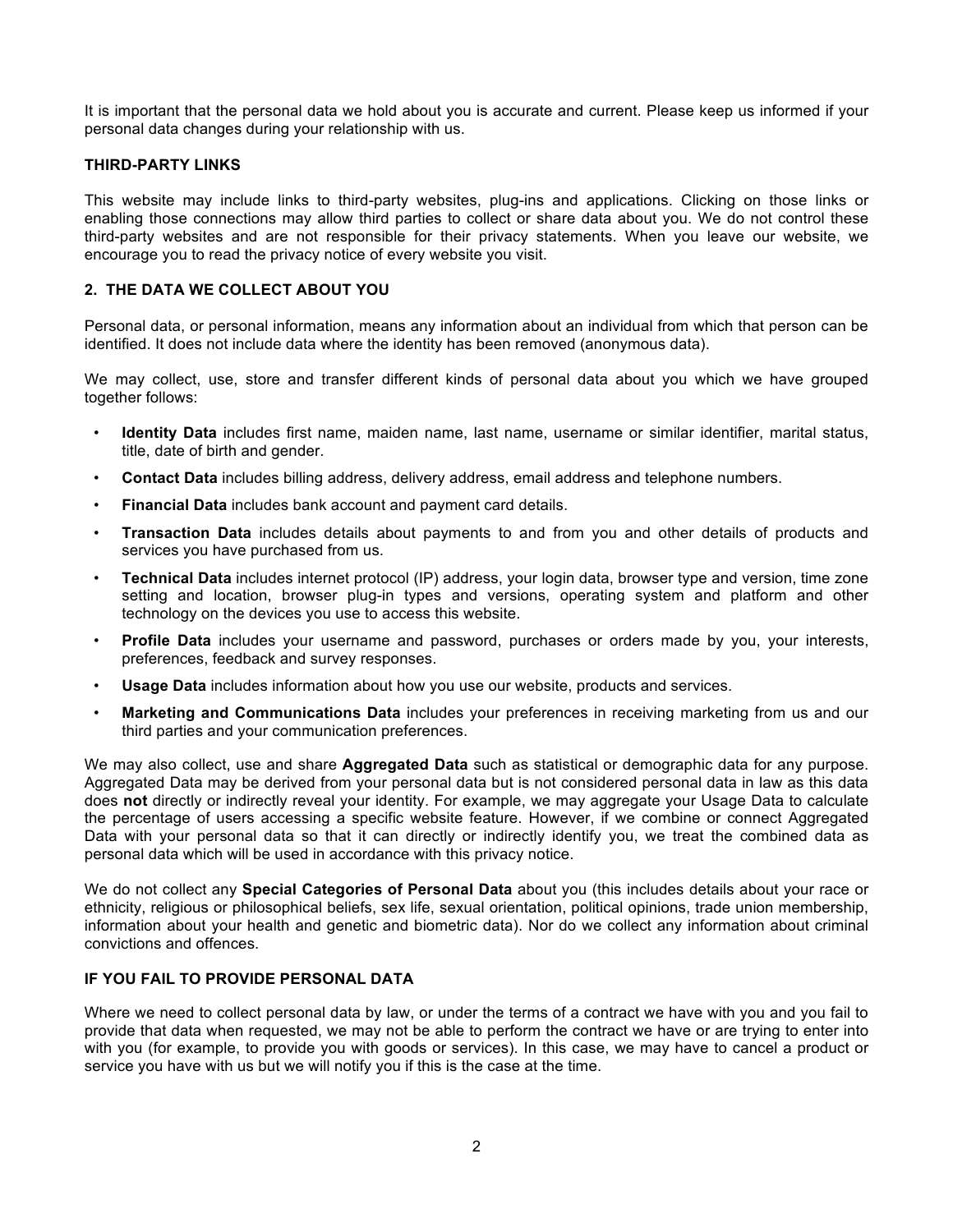# **3. HOW IS YOUR PERSONAL DATA COLLECTED?**

We use different methods to collect data from and about you including through:

- **Direct interactions.** You may give us your Identity, Contact and Financial Data by filling in forms or by corresponding with us by post, phone, email or otherwise. This includes personal data you provide when you:
	- apply for our products or services;
	- subscribe to our service or publications;
	- request marketing to be sent to you;
	- enter a competition, promotion or survey; or
	- give us some feedback.
- **Automated technologies or interactions.** As you interact with our website, we may automatically collect Technical Data about your equipment, browsing actions and patterns. We collect this personal data by using cookies, and other similar technologies.
- **Third parties or publicly available sources.** We may receive personal data about you from various third parties and public sources as set out below:
	- Technical Data from the following parties:
		- (a) analytics providers such as Google based outside the EU;
		- (b) advertising networks; and
		- (c) search information providers.
	- Contact, Financial and Transaction Data from providers of technical, payment and delivery services based inside or outside the EU.
	- Identity and Contact Data from data brokers or aggregators based inside or outside the EU.
	- Identity and Contact Data from publicly availably sources such as Companies House and the Electoral Register based inside the EU.

# **4. HOW WE USE YOUR PERSONAL DATA**

We will only use your personal data when the law allows us to. Most commonly, we will use your personal data in the following circumstances:

- Where we need to perform the contract we are about to enter into or have entered into with you.
- Where it is necessary for our legitimate interests (or those of a third party) and your interests and fundamental rights do not override those interests.
- Where we need to comply with a legal or regulatory obligation.

Generally we do not rely on consent as a legal basis for processing your personal data other than in relation to sending third party direct marketing communications to you via email or text message. You have the right to withdraw consent to marketing at any time by contacting us.

# **PURPOSES FOR WHICH WE WILL USE YOUR PERSONAL DATA**

We have set out below, in a table format, a description of all the ways we plan to use your personal data, and which of the legal bases we rely on to do so. We have also identified what our legitimate interests are where appropriate.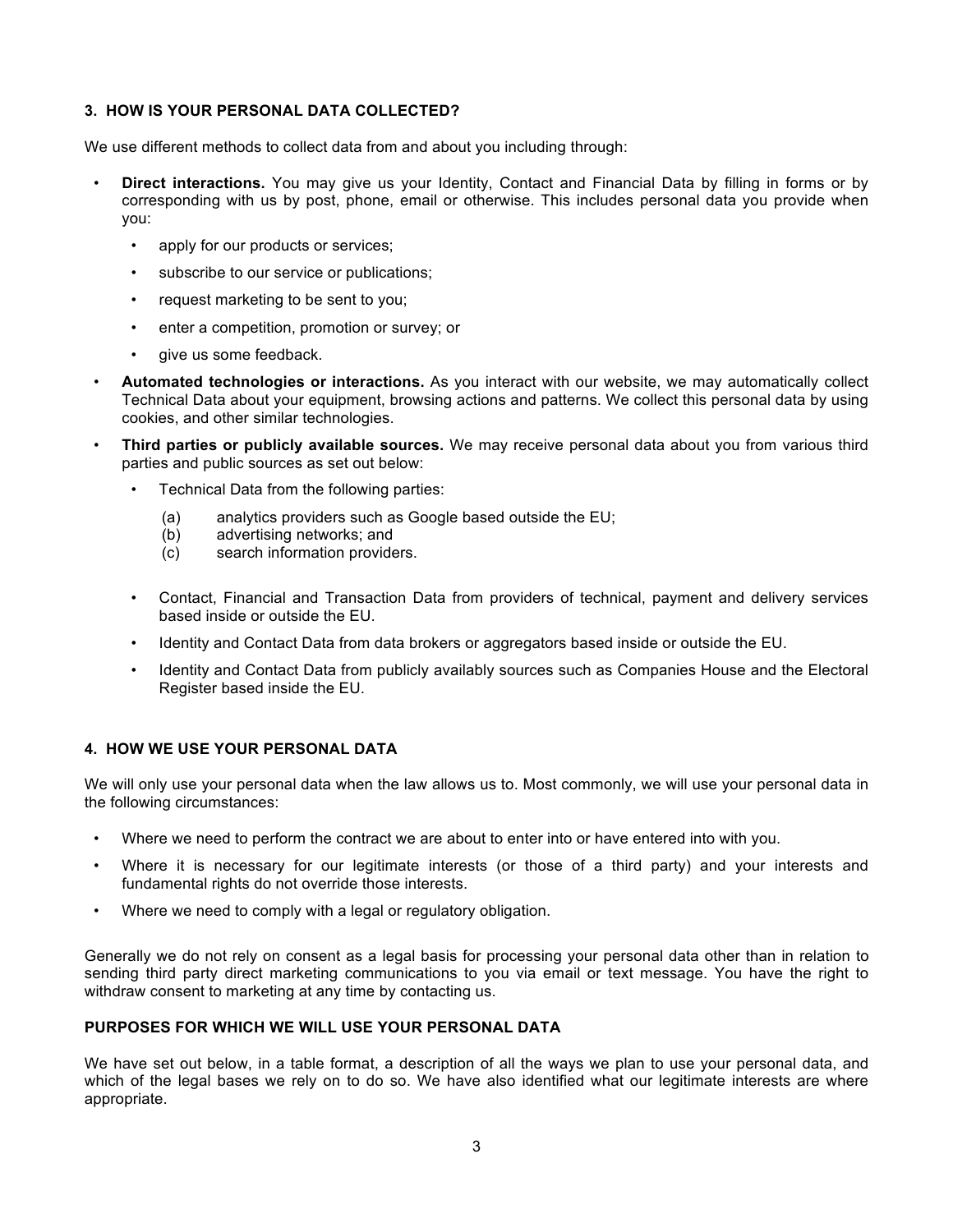Note that we may process your personal data for more than one lawful ground depending on the specific purpose for which we are using your data. Please contact us if you need details about the specific legal ground we are relying on to process your personal data where more than one ground has been set out in the table below.

| <b>Purpose/Activity</b>                                                                                                                                                                 | Type of data                                                                                           | Lawful basis for processing<br>including basis of legitimate<br>interest                                                                                                                                                                     |
|-----------------------------------------------------------------------------------------------------------------------------------------------------------------------------------------|--------------------------------------------------------------------------------------------------------|----------------------------------------------------------------------------------------------------------------------------------------------------------------------------------------------------------------------------------------------|
| To register you as a new<br>customer                                                                                                                                                    | (a) Identity<br>(b) Contact                                                                            | Performance of a contract with<br>you                                                                                                                                                                                                        |
| To process and deliver your order<br>including:<br>(a) Manage payments, fees and<br>charges<br>(b) Collect and recover money<br>owed to us                                              | (a) Identity<br>(b) Contact<br>(c) Financial<br>(d) Transaction<br>(e) Marketing and<br>Communications | (a) Performance of a contract with<br>you<br>(b) Necessary for our legitimate<br>interests (to recover debts due to<br>us)                                                                                                                   |
| To manage our relationship with<br>you which will include:<br>(a) Notifying you about changes to<br>our terms or privacy policy<br>(b) Asking you to leave a review<br>or take a survey | a) Identity<br>(b) Contact<br>(c) Profile<br>(d) Marketing and<br>Communications                       | (a) Performance of a contract with<br>you<br>(b) Necessary to comply with a<br>legal obligation<br>(c) Necessary for our legitimate<br>interests (to keep our records<br>updated and to study how<br>customers use our<br>products/services) |
| To enable you to partake in a<br>prize draw, competition or<br>complete a survey                                                                                                        | (a) Identity<br>(b) Contact<br>(c) Profile<br>(d) Usage<br>(e) Marketing and<br>Communications         | (a) Performance of a contract with<br>you<br>(b) Necessary for our legitimate<br>interests (to study how customers<br>use our products/services, to<br>develop them and grow our<br>business)                                                |
| To administer and protect our<br>business and this website<br>(including troubleshooting, data<br>analysis, testing, system<br>maintenance, support, reporting<br>and hosting of data)  | (a) Identity<br>(b) Contact<br>(c) Technical                                                           | (a) Necessary for our legitimate<br>interests (for running our<br>business, provision of<br>administration and IT services,<br>network security, to prevent fraud<br>and in the context of a business<br>reorganisation or group             |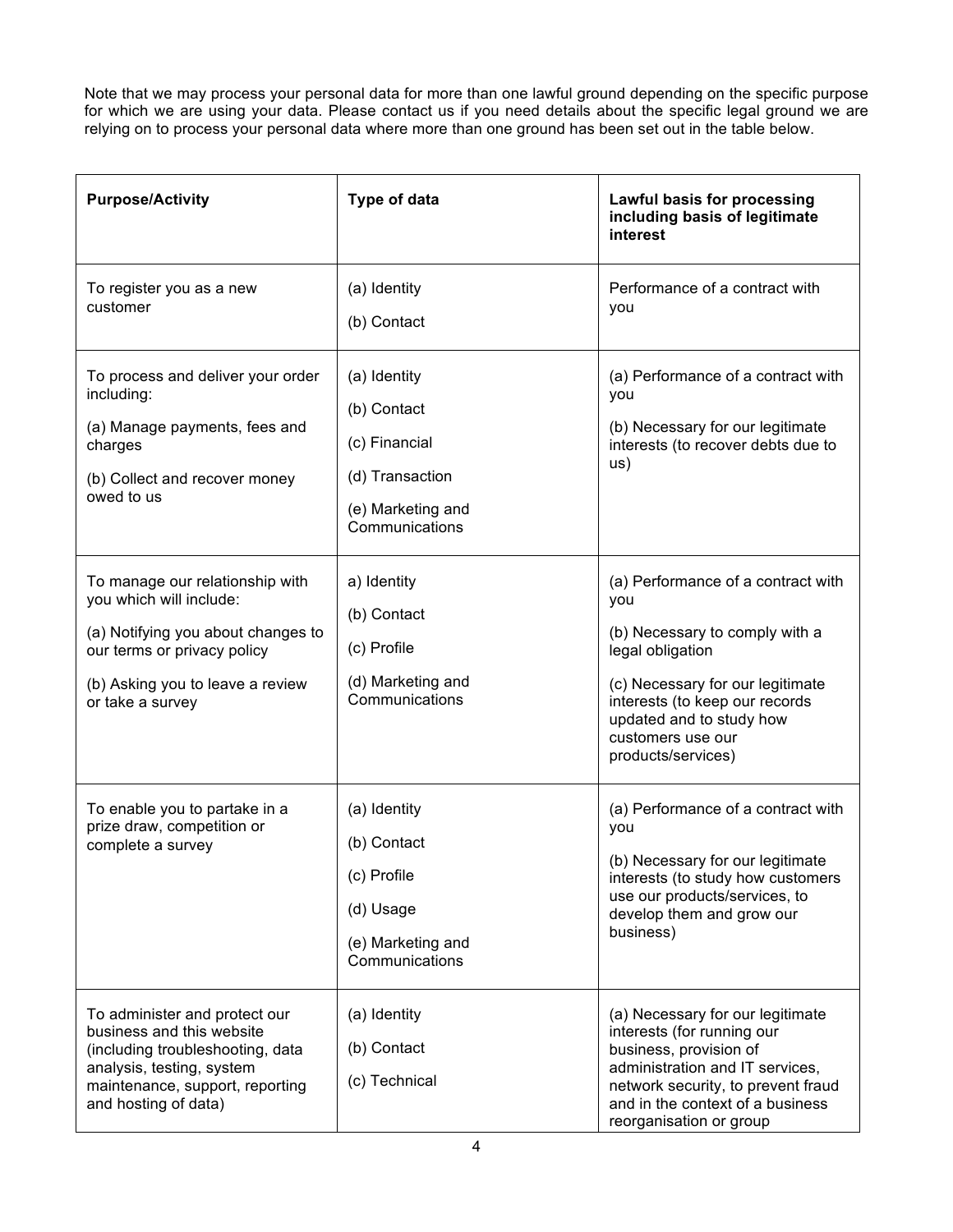|                                                                                                                                                          |                                                                                                                 | restructuring exercise)                                                                                                                                                                                                       |
|----------------------------------------------------------------------------------------------------------------------------------------------------------|-----------------------------------------------------------------------------------------------------------------|-------------------------------------------------------------------------------------------------------------------------------------------------------------------------------------------------------------------------------|
|                                                                                                                                                          |                                                                                                                 | (b) Necessary to comply with a<br>legal obligation                                                                                                                                                                            |
| To deliver relevant website<br>content and advertisements to you<br>and measure or understand the<br>effectiveness of the advertising we<br>serve to you | (a) Identity<br>(b) Contact<br>(c) Profile<br>(d) Usage<br>(e) Marketing and<br>Communications<br>(f) Technical | Necessary for our legitimate<br>interests (to study how customers<br>use our products/services, to<br>develop them, to grow our<br>business and to inform our<br>marketing strategy)                                          |
| To use data analytics to improve<br>our website, products/services,<br>marketing, customer relationships<br>and experiences                              | (a) Technical<br>(b) Usage                                                                                      | Necessary for our legitimate<br>interests (to define types of<br>customers for our products and<br>services, to keep our website<br>updated and relevant, to develop<br>our business and to inform our<br>marketing strategy) |
| To make suggestions and<br>recommendations to you about<br>goods or services that may be of<br>interest to you                                           | (a) Identity<br>(b) Contact<br>(c) Technical<br>(d) Usage<br>(e) Profile                                        | Necessary for our legitimate<br>interests (to develop our<br>products/services and grow our<br>business)                                                                                                                      |

# **MARKETING**

We strive to provide you with choices regarding certain personal data uses, particularly around marketing and advertising.

## **PROMOTIONAL OFFERS FROM US**

We may use your Identity, Contact, Technical, Usage and Profile Data to form a view on what we think you may want or need, or what may be of interest to you. This is how we decide which products, services and offers may be relevant for you (we call this marketing).

You may receive marketing communications from us if you have requested information from us or purchased goods or services from us or if you provided us with your details when you entered a competition or registered for a promotion and, in each case, you have not opted out of receiving that marketing.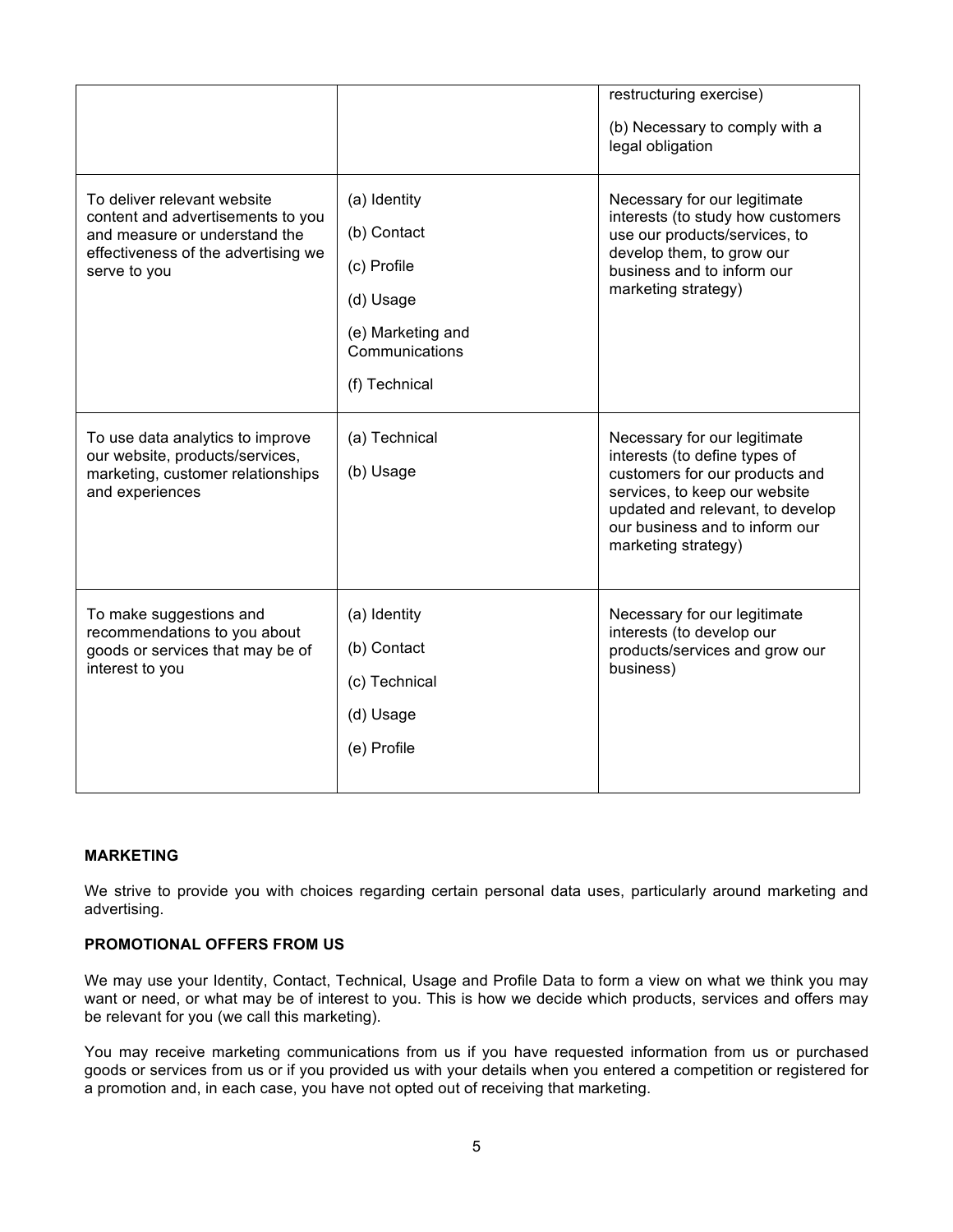### **THIRD-PARTY MARKETING**

We will get your express opt-in consent before we share your personal data with any company outside Biomer Technology for marketing purposes.

### **OPTING OUT**

You can ask us or third parties to stop sending you marketing messages at any time by contacting us at any time.

Where you opt out of receiving these marketing messages, this will not apply to personal data provided to us as a result of a product/service purchase, warranty registration, product/service experience or other transactions.

#### **COOKIES**

You can set your browser to refuse all or some browser cookies, or to alert you when websites set or access cookies. If you disable or refuse cookies, please note that some parts of this website may become inaccessible or not function properly. For more information about the cookies we use, please see our Cookie Policy.

#### **CHANGE OF PURPOSE**

We will only use your personal data for the purposes for which we collected it, unless we reasonably consider that we need to use it for another reason and that reason is compatible with the original purpose. If you wish to get an explanation as to how the processing for the new purpose is compatible with the original purpose, please contact us.

If we need to use your personal data for an unrelated purpose, we will notify you and we will explain the legal basis which allows us to do so.

Please note that we may process your personal data without your knowledge or consent, in compliance with the above rules, where this is required or permitted by law.

### **5. DISCLOSURES OF YOUR PERSONAL DATA**

We may have to share your personal data with the parties set out below for the purposes set out in the table in paragraph 4 above.

- Internal Third Parties as set out in the Glossary.
- External Third Parties as set out in the Glossary.
- Third parties to whom we may choose to sell, transfer, or merge parts of our business or our assets. Alternatively, we may seek to acquire other businesses or merge with them. If a change happens to our business, then the new owners may use your personal data in the same way as set out in this privacy notice.

We require all third parties to respect the security of your personal data and to treat it in accordance with the law. We do not allow our third-party service providers to use your personal data for their own purposes and only permit them to process your personal data for specified purposes and in accordance with our instructions.

#### **6. INTERNATIONAL TRANSFERS**

We do not transfer your personal data outside the European Economic Area (**EEA**).

## **7. DATA SECURITY**

We have put in place appropriate security measures to prevent your personal data from being accidentally lost, used or accessed in an unauthorised way, altered or disclosed. In addition, we limit access to your personal data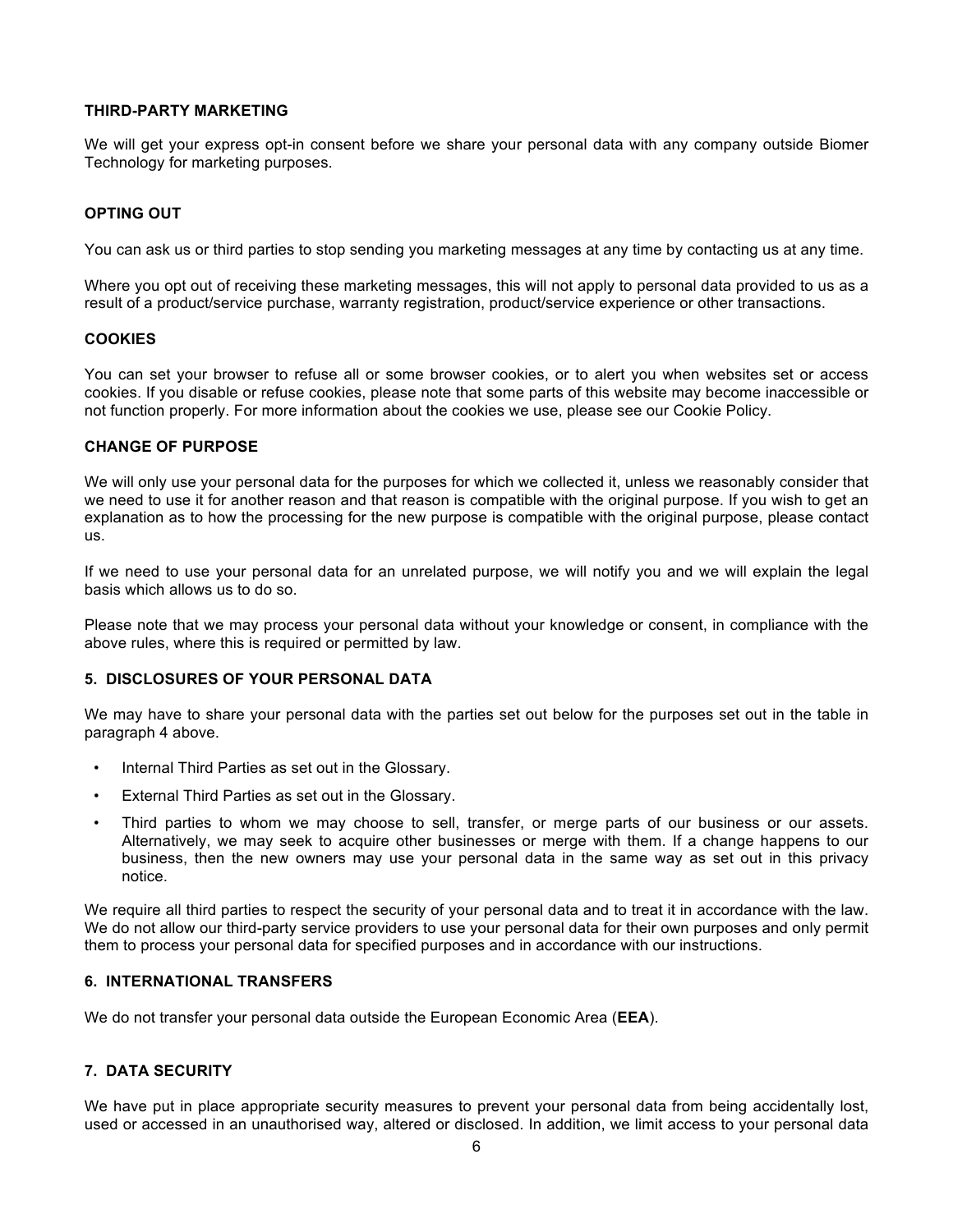to those employees, agents, contractors and other third parties who have a business need to know. They will only process your personal data on our instructions and they are subject to a duty of confidentiality.

We have put in place procedures to deal with any suspected personal data breach and will notify you and any applicable regulator of a breach where we are legally required to do so.

## **8. DATA RETENTION**

#### **HOW LONG WILL YOU USE MY PERSONAL DATA FOR?**

We will only retain your personal data for as long as necessary to fulfil the purposes we collected it for, including for the purposes of satisfying any legal, accounting, or reporting requirements.

To determine the appropriate retention period for personal data, we consider the amount, nature, and sensitivity of the personal data, the potential risk of harm from unauthorised use or disclosure of your personal data, the purposes for which we process your personal data and whether we can achieve those purposes through other means, and the applicable legal requirements.

By law we have to keep basic information about our customers (including Contact, Identity, Financial and Transaction Data) for six years after they cease being customers.

In some circumstances you can ask us to delete your data.

In some circumstances we may anonymise your personal data (so that it can no longer be associated with you) for research or statistical purposes in which case we may use this information indefinitely without further notice to you.

# **9. YOUR LEGAL RIGHTS**

Under certain circumstances, you have rights under data protection laws in relation to your personal data which include the following (see Glossary)

- access to your personal data.
- correction of your personal data.
- erasure of your personal data.
- processing of your personal data.
- restriction of processing your personal data.
- transfer of your personal data.
- Right to withdraw consent.

If you wish to exercise any of the rights set out above, please contact us.

### **NO FEE USUALLY REQUIRED**

You will not have to pay a fee to access your personal data (or to exercise any of the other rights). However, we may charge a reasonable fee if your request is clearly unfounded, repetitive or excessive. Alternatively, we may refuse to comply with your request in these circumstances.

#### **WHAT WE MAY NEED FROM YOU**

We may need to request specific information from you to help us confirm your identity and ensure your right to access your personal data (or to exercise any of your other rights). This is a security measure to ensure that personal data is not disclosed to any person who has no right to receive it. We may also contact you to ask you for further information in relation to your request to speed up our response.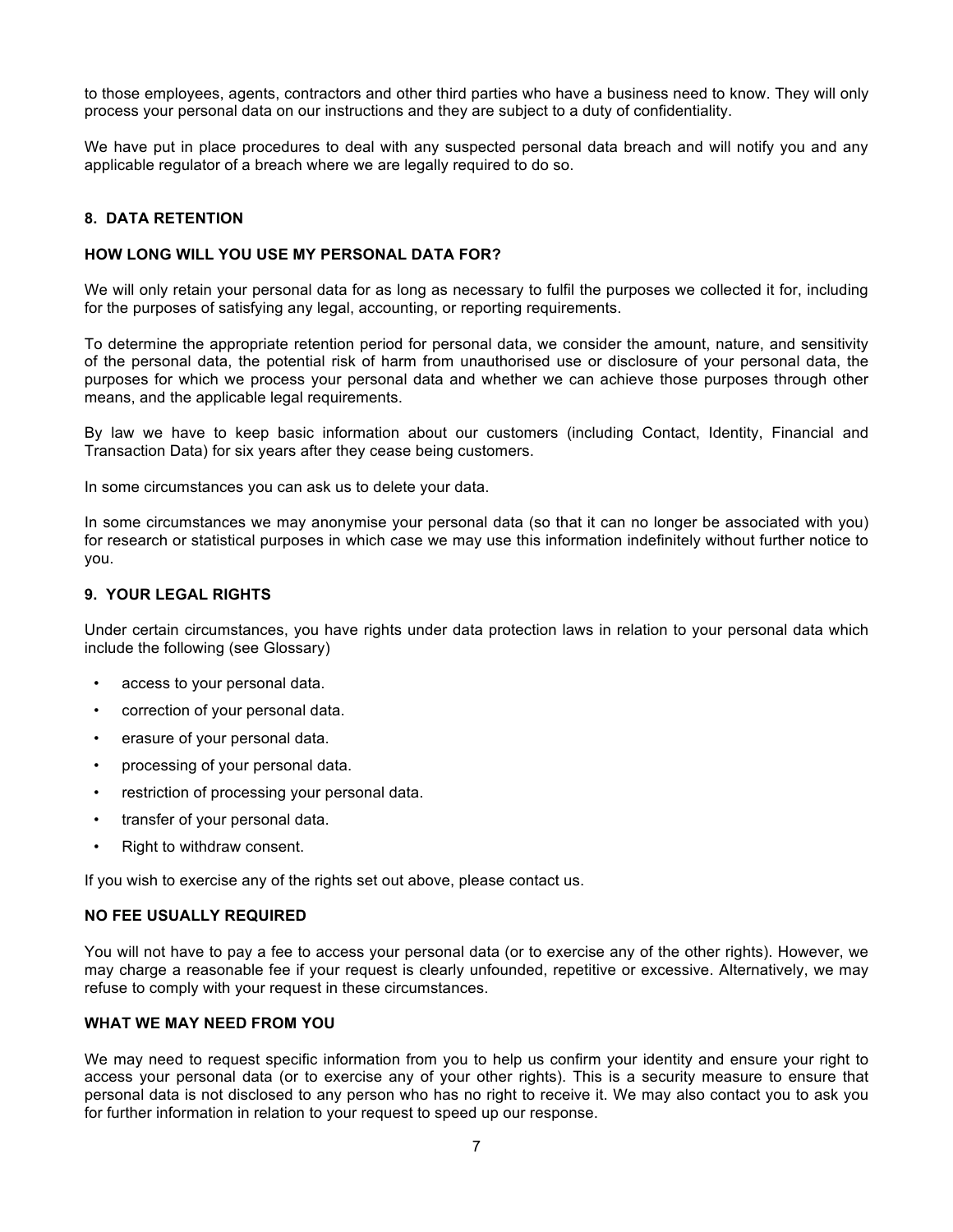#### **TIME LIMIT TO RESPOND**

We try to respond to all legitimate requests within one month. Occasionally it may take us longer than a month if your request is particularly complex or you have made a number of requests. In this case, we will notify you and keep you updated.

#### **10. GLOSSARY**

#### **LAWFUL BASIS**

**Legitimate Interest** means the interest of our business in conducting and managing our business to enable us to give you the best service/product and the best and most secure experience. We make sure we consider and balance any potential impact on you (both positive and negative) and your rights before we process your personal data for our legitimate interests. We do not use your personal data for activities where our interests are overridden by the impact on you (unless we have your consent or are otherwise required or permitted to by law). You can obtain further information about how we assess our legitimate interests against any potential impact on you in respect of specific activities by contacting us.

**Performance of Contract** means processing your data where it is necessary for the performance of a contract to which you are a party or to take steps at your request before entering into such a contract.

**Comply with a legal or regulatory obligation** means processing your personal data where it is necessary for compliance with a legal or regulatory obligation that we are subject to.

#### **THIRD PARTIES**

#### **INTERNAL THIRD PARTIES**

Other companies and individuals within Biomer Technology who are based the United Kingdom and provide IT and system administration services and undertake leadership reporting.

## **EXTERNAL THIRD PARTIES**

- Service providers including our website provider based in the United Kingdom which provide IT and system administration services.
- Professional advisers including lawyers, bankers, auditors and insurers based in the United Kingdom who provide consultancy, banking, legal, insurance and accounting services.
- HM Revenue & Customs, regulators and other authorities based in the United Kingdom who require reporting of processing activities in certain circumstances.

#### **YOUR LEGAL RIGHTS**

You have the right to:

**Request access** to your personal data (commonly known as a "data subject access request"). This enables you to receive a copy of the personal data we hold about you and to check that we are lawfully processing it.

**Request correction** of the personal data that we hold about you. This enables you to have any incomplete or inaccurate data we hold about you corrected, though we may need to verify the accuracy of the new data you provide to us.

**Request erasure** of your personal data. This enables you to ask us to delete or remove personal data where there is no good reason for us continuing to process it. You also have the right to ask us to delete or remove